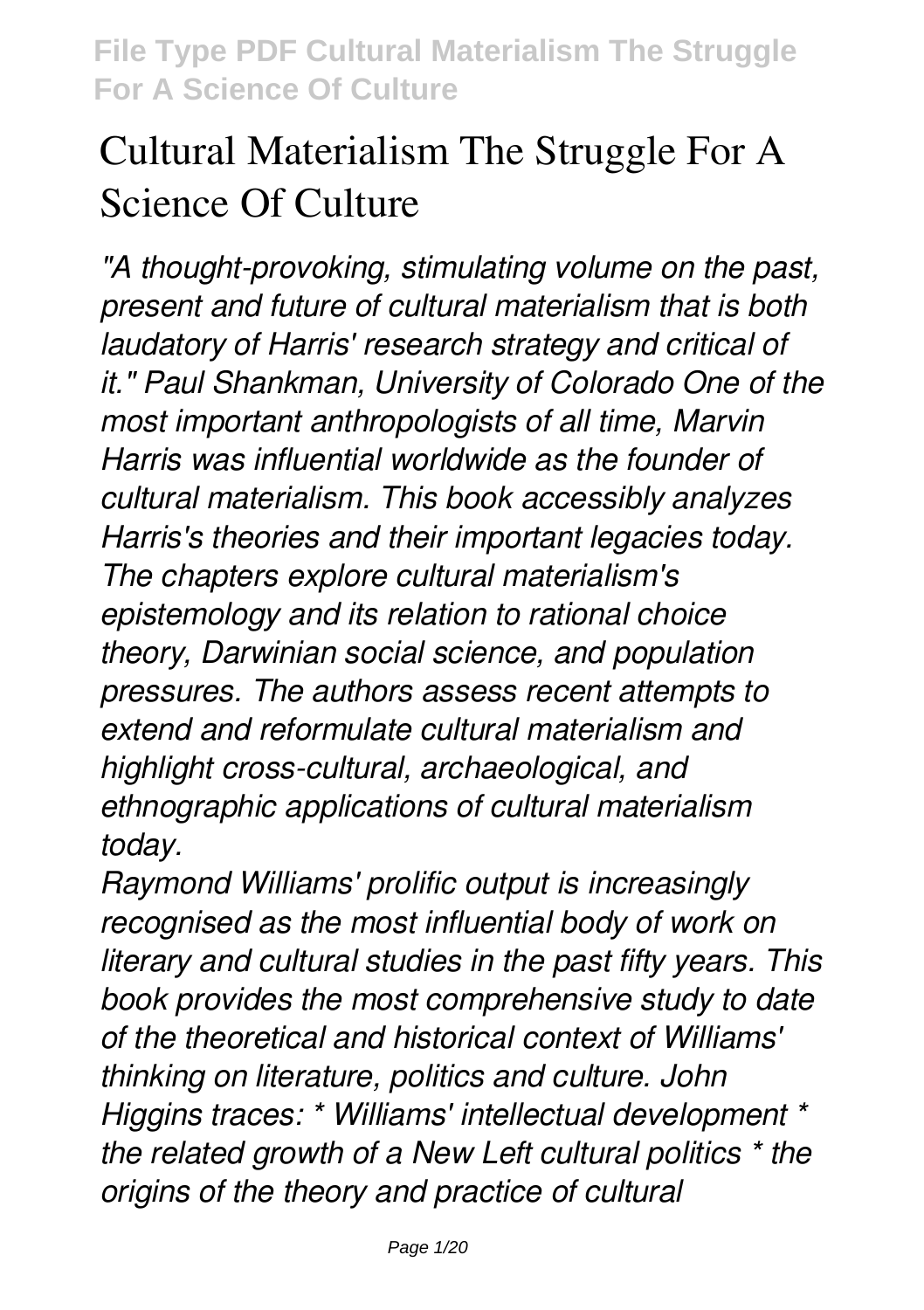*materialism. Raymond Williams is an astonishing achievement and will challenge many received ideas about Williams' work.*

*During the 1980s, capitalism triumphantly secured its global reach, anti-communist ideologies hammered home socialism's inherent failure, the New Left increasingly moved into the professional middle class--and many of feminism's earlier priorities were marginalized. "Identity politics", often formulated in terms of social reconstructionism or multiculturalism, has increasingly suppressed materialist feminism's systematic perspective, replacing it with discourse analysis or cultural politics. Materialist Feminism: A Reader argues against the retreat to multiculturalism for keeping invisible the material links among the explosion of meaning-making practices in highly industrialized social sectors, the exploitation of women's labor, and the appropriation of women's bodies that continues to undergird the scramble for profits and state power in multinational capitalism. Attributing the origins and development of culture to the ways various societies adapt to their particular environments, Harris pits his theory of cultural materialism against such alternative theories of culture as Wilson's sociobiology and Levi-Strauss' Again, Dangerous Visions: Essays in Cultural Materialism The Book of Margery Kempe*

*Marvin Harris's Cultural Materialism and its Legacy* Page 2/20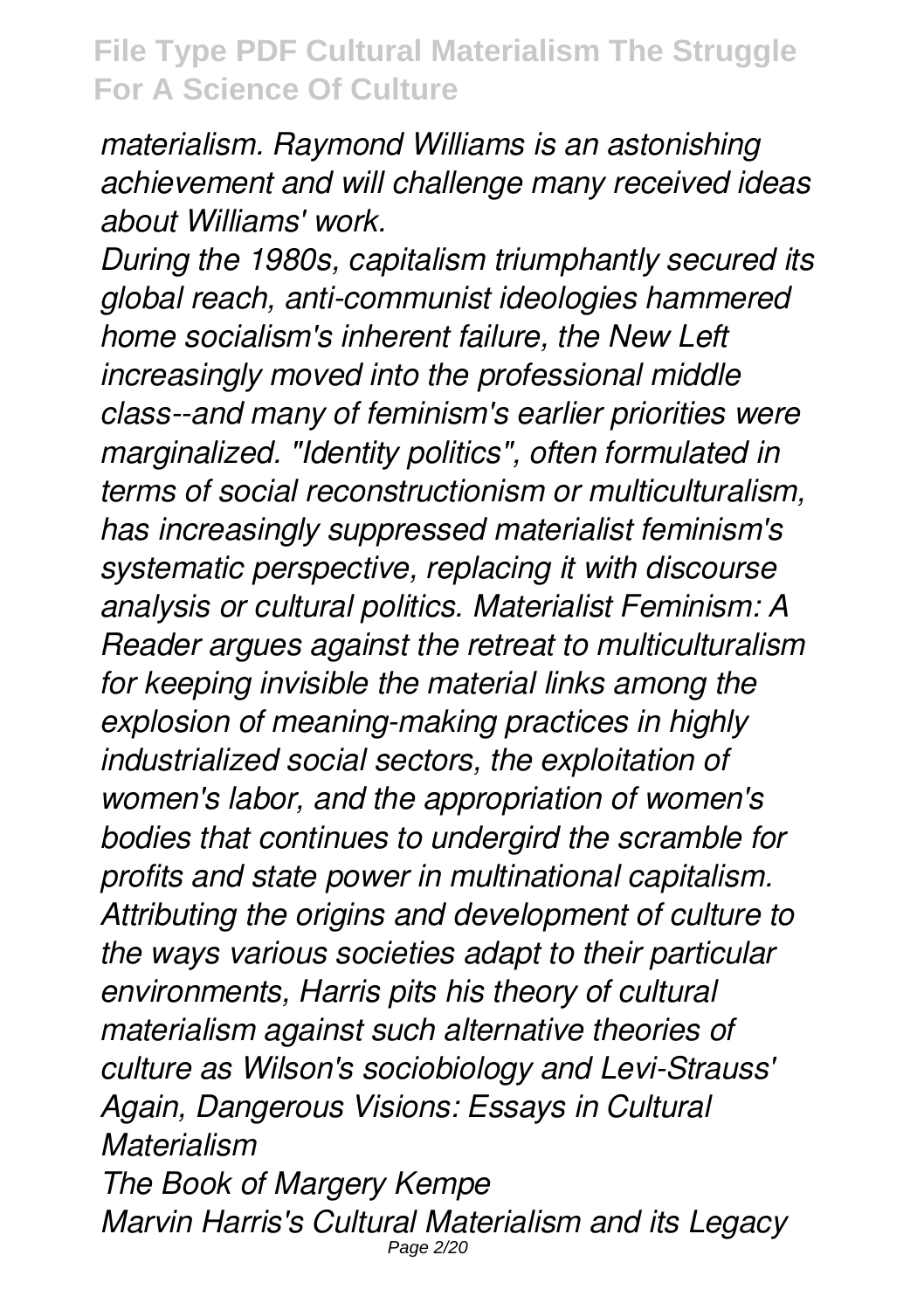#### *Materialist Feminism*

### *Environment, Power, and Society for the Twenty-First Century*

*Studying Societies and Cultures*

*Rethinks the teacher-student relationship from its ancient roots to the present*

*Raymond Williams was one of the world's leading cultural critics. With this book, Williams brilliantly documents the exciting birth of the popular press, and explores the growth of the reading public in English-speaking culture in Western Society. The Long Revolution of the title is the third revolution of culture after the democratic revolution and the industrial revolution. Almost uniquely, William's work bridged the divides between aesthetic and socio-economic inquiry, between Marxist thought and mainstream liberal thought, and between the modern and post-modern world. Continuing the theme he began so successfully in Culture and Society, Williams examines the gradual change, which took over our political, economic, and cultural life. He placed special emphasis on the 'creative mind' in relation to social and cultural thinking. After discussing the theory of culture he turns to a fascinating historical study of such institutions as education and the press, traces the development of a common language, and reveals the links between ideas, literary forms, and social history.*

*Attributing the origins and development of culture to the ways various societies adapt to their particular environments, Harris pits his theory of cultural materialism against such alternative theories of culture as Wilson's sociobiology and LeviStrauss's In this book, Marvin Harris presents his current views on the nature of culture addressing such issues as the mental/behavioral debate, emics and etics, and anthropological holism.*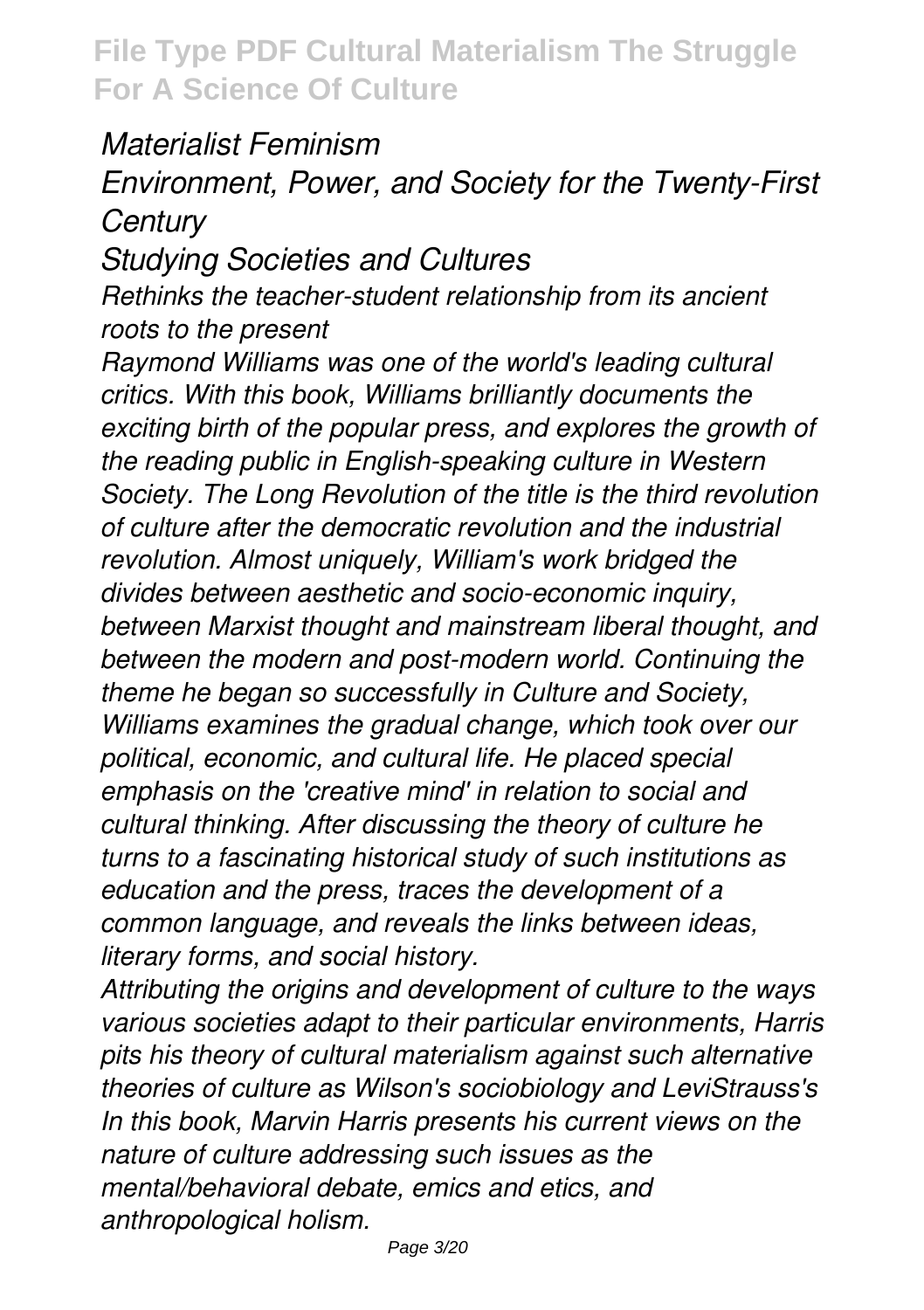*Cultural Materialism and the Break-up of Britain The Anthropology of a Changing Culture Political Shakespeare Cultural Anthropology: 101 Cultural Anthropology*

*Raymond Williams on Science Fiction, Utopia and Dystopia* **Designed as a reader for courses, this anthology presents an array of theories and interpretations in the field of modern cultural anthropology. It provides a deeper understanding of the major theoretical orientations which have historically guided and currently guide anthropological research.**

**The new wave of cultural materialists in Britain and new historicists in the United States here join forces to depose the sacred icon of the "eternal bard" and argue for a Shakespeare who meditates and exploits political, cultural and ideological forces. Ten years on, this second edition presents additional essays by Jonathan Dollimore and Alan Sinfield.**

**A comprehensive introduction to the work of one of the outstanding intellectuals of the twentieth century. Raymond Williams is a towering presence in cultural studies, most importantly as the founder of the apporach that has come to be known as "cultural materialism." Yet Williams's method was always open-ended and fluid, and this volume collects together his most significant work from over a twenty-year peiod in which he wrestled with the concepts of materialism and culture and their interrelationship. Aside from his more directly theoretical texts, however, case-studies of theatrical naturalism, the Bloomsbury group, advertising, science fiction, and the Welsh novel are also included** as illustrations of the method at work. Finally,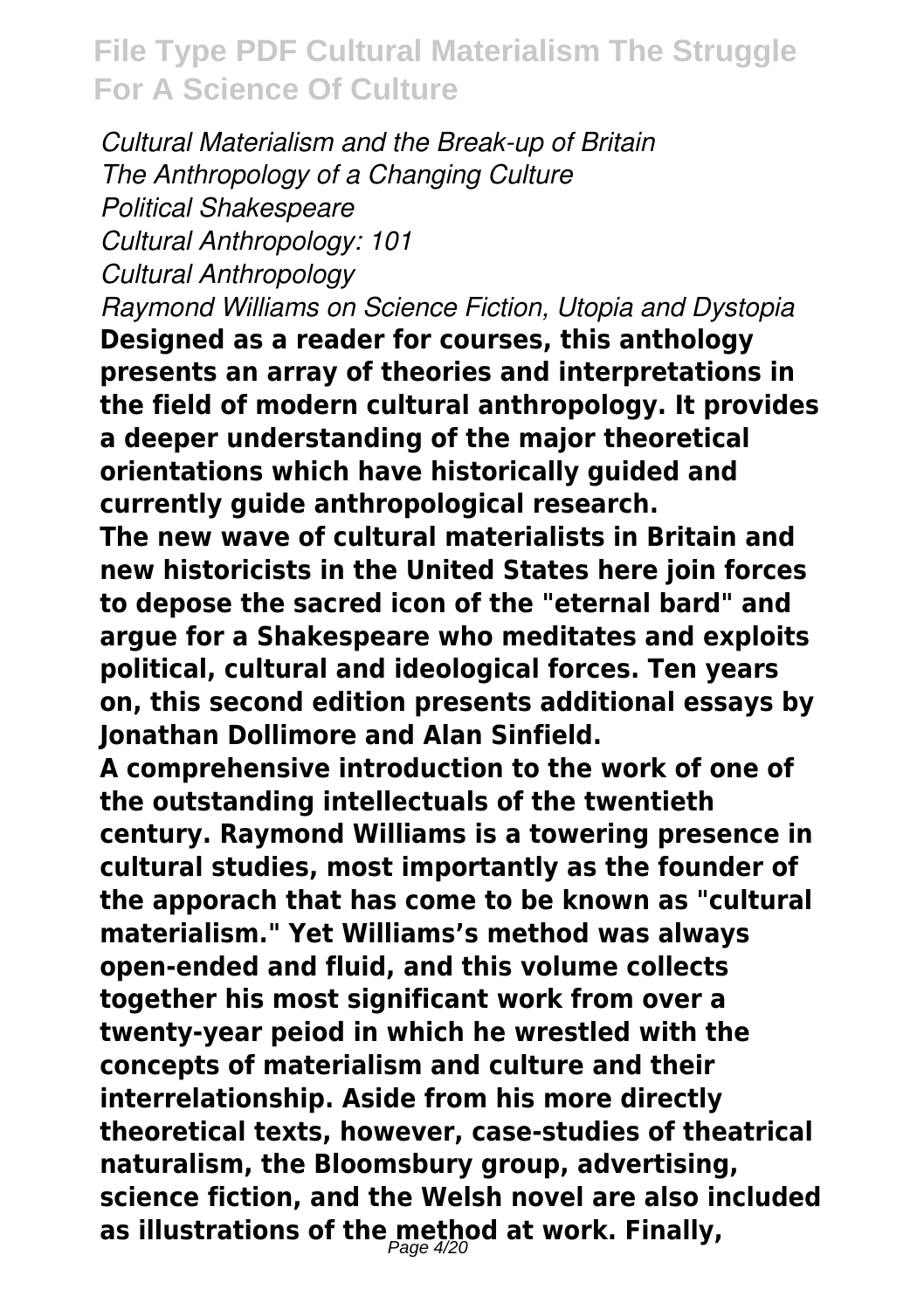**Williams's identity as an active socialist, rather than simply an academic, is captured by two unambiguously political pieces on the past, present and future of Marxism.**

**Again, Dangerous Visions: Essays in Cultural Materialism brings together twenty-six essays charting the development of Andrew Milner's distinctively Orwellian version of cultural materialism.**

**Perspectives in Cultural Anthropology The Anthropology of Daily Life**

**The Riddles of Culture**

**Culture, Man, and Nature**

**Samuel Beckett and the Cultural Politics of the Modern Novel**

**A History of Theories of Culture**

*Professor Harris - the leading theorist in cultural materialism - bases this comprehensive work on the perspective of thematic and theoretical coherence, giving the book depth and continuity. Speaking directly to students, helpful chapter introductions and end-of-chapter summaries focus on key points before and after reading each chapter. This seventh edition includes meticulous updating of research and scholarship, especially in the very active field of physical anthropology and archaeology. A new feature - "America Now Updates" - turns an anthropological eye on the contemporary U.S., emphasizing the comparative aspects of*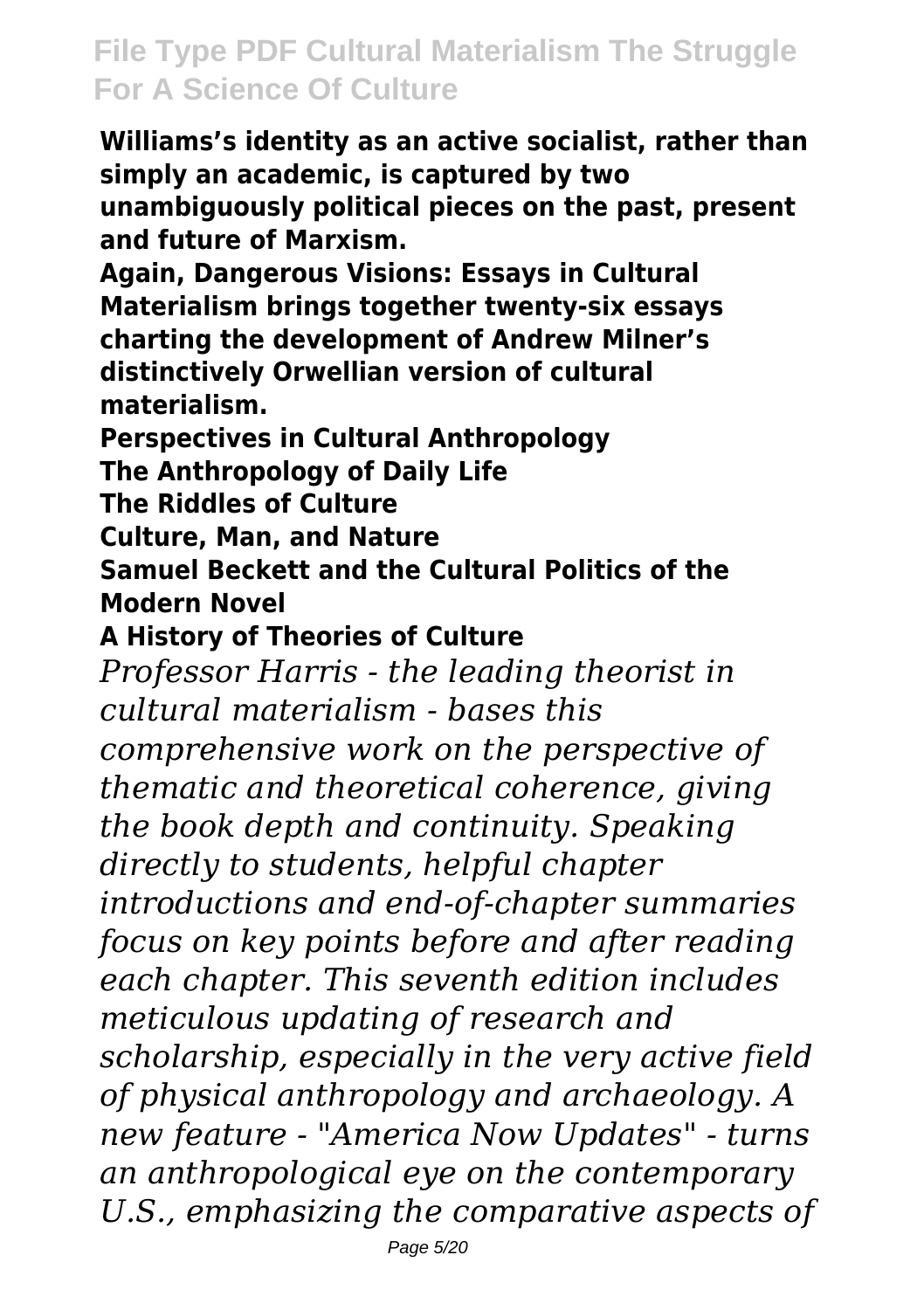*anthropology and making the discipline relevant to students.*

*This concise and accessible introduction establishes the relevance of cultural anthropology for the modern world through an integrated, ethnographically informed approach. The book develops readers' understanding and engagement by addressing key issues such as: What it means to be human The key characteristics of culture as a concept Relocation and dislocation of peoples The conflict between political, social and ethnic boundaries The concept of economic anthropology Cultural Anthropology: 101 includes case studies from both classic and contemporary ethnography, as well as a comprehensive bibliography and index. It is an essential guide for students approaching this fascinating field for the first time.*

*Introduction : class, race, and gender in educational politics--Textual authority, culture, and the politics of literacy--Postmodernism and the discorse of educational criticism--Cultural politics, reading formations, and the role of teachers as public intellectuals--Border pedagogy in the age of postmodernism--The punishment of disciplines : cultural studies and the* Page 6/20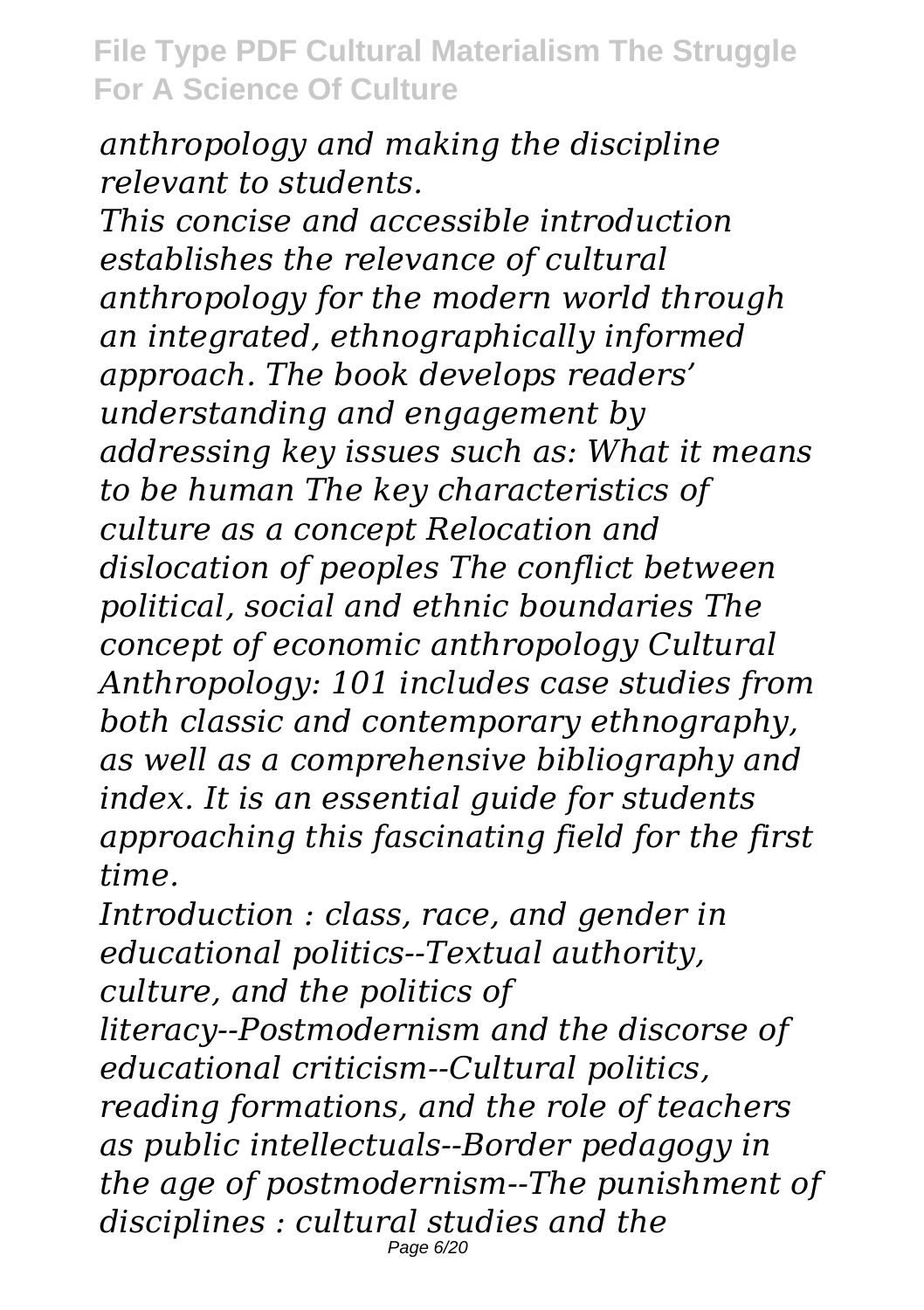*transformation of legitimate knowledge--Working-class displacements and postmodern representations--Conclusion : postmodernism as politics--Beyond difference as technological utopianism and cultural separatism.*

*Raymond Williams was an enormously influential figure in late twentieth-century intellectual life as a novelist, playwright and critic, "the British Sartre," as The Times put it. He was a central inspiration for the early British New Left and a close intellectual supporter of Plaid Cymru. He is widely acknowledged as one of the "founding fathers" of cultural studies, who established "cultural materialism" as a new paradigm for work in both literary and cultural studies. There is a substantial secondary literature on Williams, which treats his life and work in each of these respects. But none of it makes much of his enduring contribution to utopian studies and science fiction studies. This volume brings together a complete collection of Williams's critical essays on science fiction and futurology, Utopia, and dystopia, in literature, film, television, and politics, and with extracts from his two future novels, The Volunteers (1978) and The Fight for Manod (1979). Both the collection as a whole and the* Page 7/20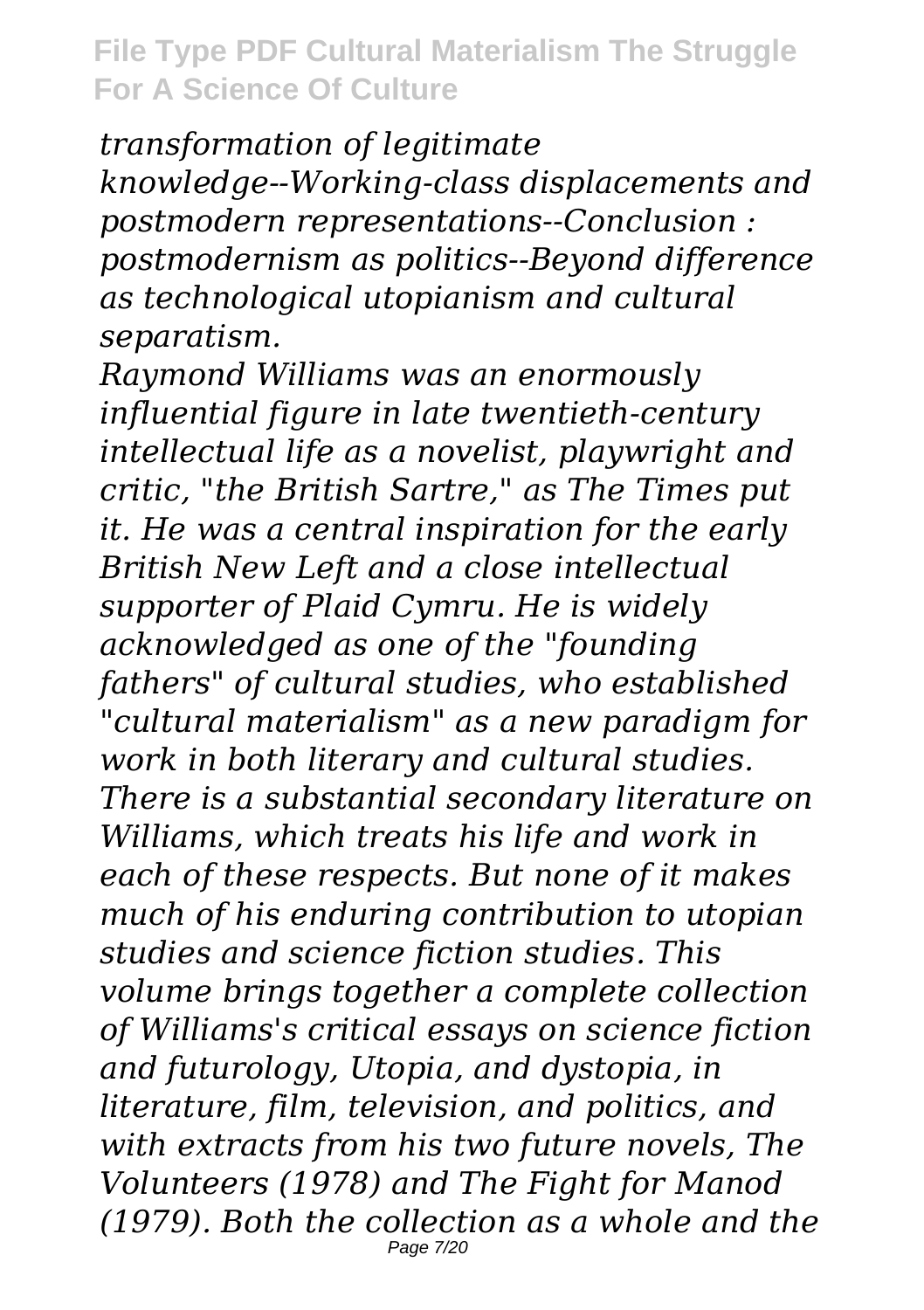*individual readings are accompanied by introductory essays written by Andrew Milner. "With the twenty-first-century reader very much in mind, Andrew Milner's selection of texts offers a new, `alternative' Raymond Williams - the critic and occasional author of science fiction, the futurologist, the wary, selfquestioning Utopian thinker for whom intellectual pessimism is a lazy response and never the last word." Professor Patrick Parrinder, University of Reading "The future was the ultimate stake in all Raymond Williams's thinking and writing, as Andrew Milner simply and powerfully shows us now, by assembling a volume of writings on science fiction and utopianism that turns out to be a very substantial, wide-ranging reader in Williams's work as a whole. The defining importance of `the sense of the future,' as he called it, the future as the essential discipline of political and moral imagination, is the lesson of this very welcome collection." Professor Francis Mulhern, Middlesex University*

*Why Nothing Works Scholarship, Community, and Criticism Politics, Culture, and Social Criticism Cows, Pigs, Wars, and Witches The Rise of Anthropological Theory* Page 8/20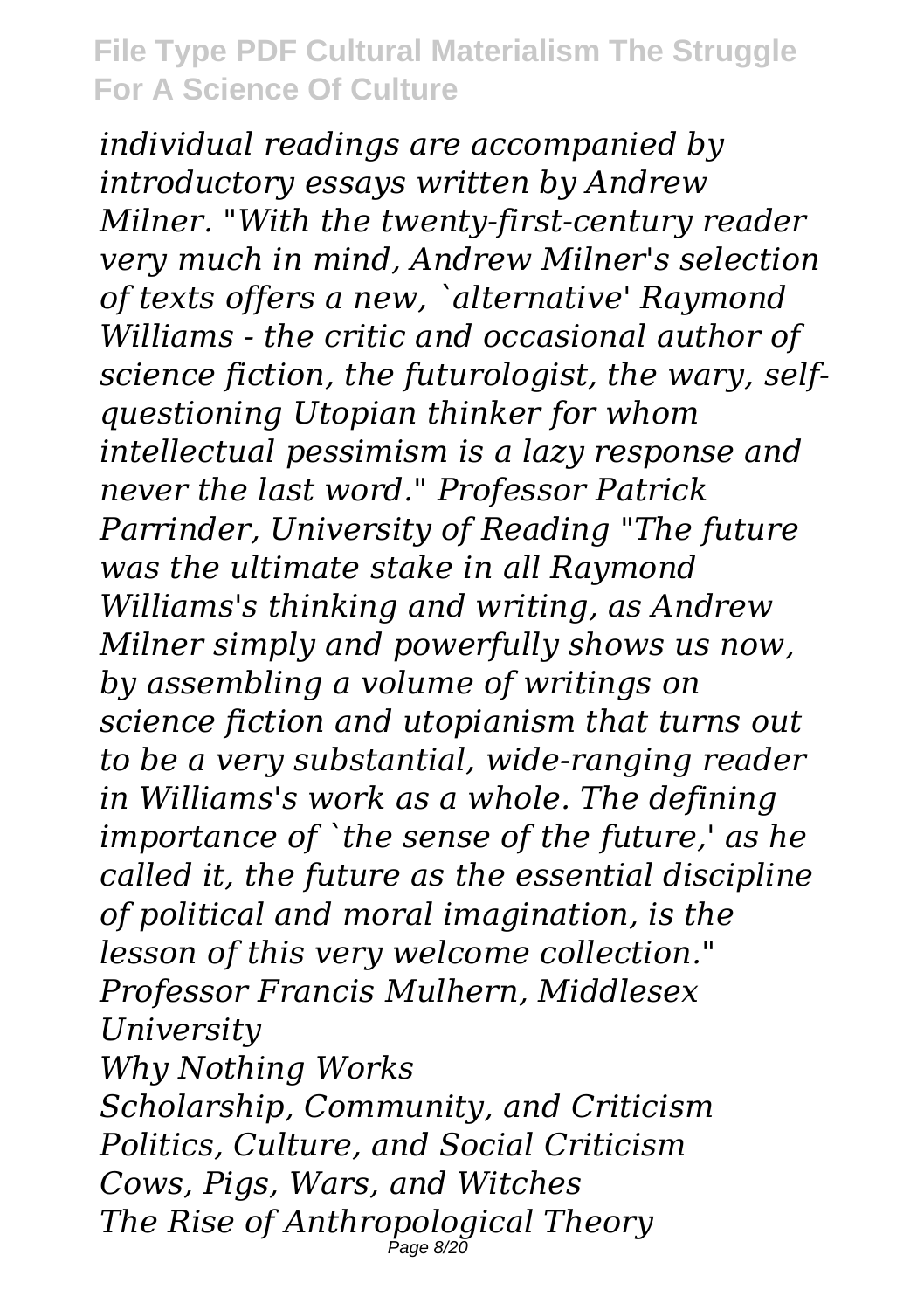*Literature, Marxism and Cultural Materialism Anthropology is the study of all humans in all times in all places. But it is so much more than that. "Anthropology requires strength, valor, and courage," Nancy Scheper-Hughes noted. "Pierre Bourdieu called anthropology a combat sport, an extreme sport as well as a tough and rigorous discipline. ... It teaches students not to be afraid of getting one's hands dirty, to get down in the dirt, and to commit yourself, body and mind. Susan Sontag called anthropology a "heroic" profession." What is the payoff for this heroic journey? You will find ideas that can carry you across rivers of doubt and over mountains of fear to find the the light and life of places forgotten. Real anthropology cannot be contained in a book. You have to go out and feel the world's jagged edges, wipe its dust from your brow, and at times, leave your blood in its soil. In this unique book, Dr. Michael Wesch shares many of his own adventures of being an anthropologist and what the science of human beings can tell us about the art of being human. This special first draft edition is a loose framework for more and more complete future chapters and writings. It serves as a companion to anth101.com, a free and* Page 9/20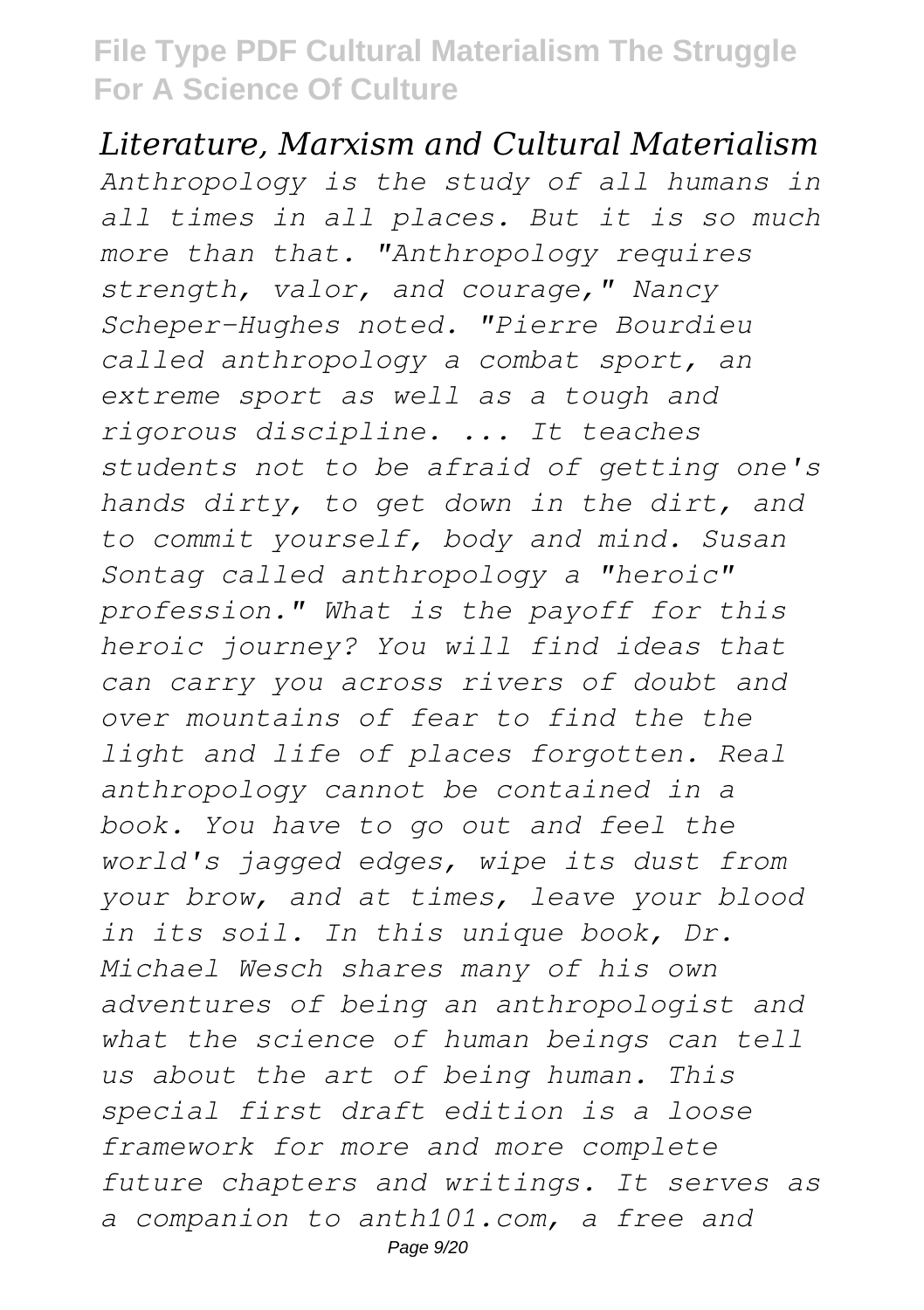*open resource for instructors of cultural anthropology. This 2018 text is a revision of the "first draft edition" from 2017 and includes 7 new chapters.*

*From cults to crime to porno parlors—this book is about a lot of things that are new and strange in America today. This book is about cults, crime, and shoddy goods, and the shrinking dollar. It's about porno parlors, and sex shops, and men kissing in the streets. It's about daughters shaking up, women on the rampage, marriages postponed, divorces on the rise, and no one having kids. It's about old ladies getting mugged and raped, people shoved in front of trains, and shoot-outs at gas pumps. And letters that take weeks to get delivered, waiters who throw food at you, rude sales help, and computers that bill you for things you never bought. It's about broken benches, waterless fountains, cracked windows, dirty toilets, craterfilled roads, graffiti-covered buildings, slashed paintings, toppled statues, stolen books. It's about shoelaces that break in a week, bulbs that keep burning out, pens that won't write, cars that rust, stamps that don't stick, stitches that don't hold, buttons that pop off, zippers that jam, planes that lose their engines, reactors that leak, dams that burst, roofs* Page 10/20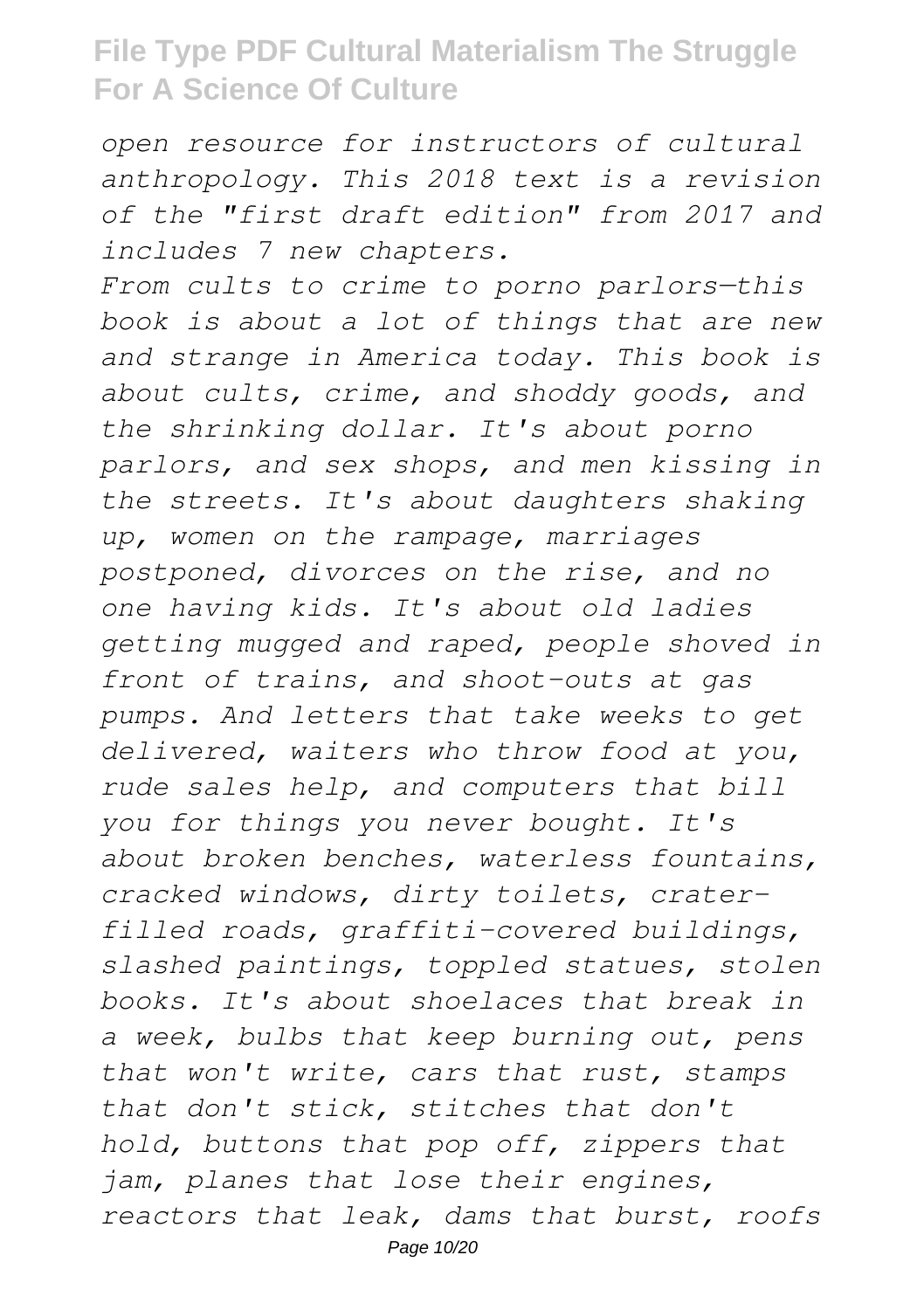*that collapse... It's about astrologers, shamans, exorcists, witches, and angels in space suits... It's about a lot of other things that are new and strange in America today. —from the Introduction Raymond Williams was a towering figure in twentieth-century intellectual life. Though he is primarily thought of as a literary scholar, his work crossed disciplinary boundaries, and he made groundbreaking contributions to numerous fields, most notably, social and cultural theory. This book focuses in particular on the formation and application of his cultural-materialist methodology to society and politics. Addressing aspects of Williams's work that have startlingly direct relevance to the prospects for socialism and progressive change in the 21st century, Jim McGuigan analyses Williams's often complicated work in a clear, accessible fashion, making connections across key concepts and delivering the perfect introduction for people first grappling with Williams's thought.*

*The works of François*

*Rabelais--Gargantua,Pantagruel, theTiers livre, and theQuart livre--embody the Renaissance spirit of discovery and are crucial to the development of early modern*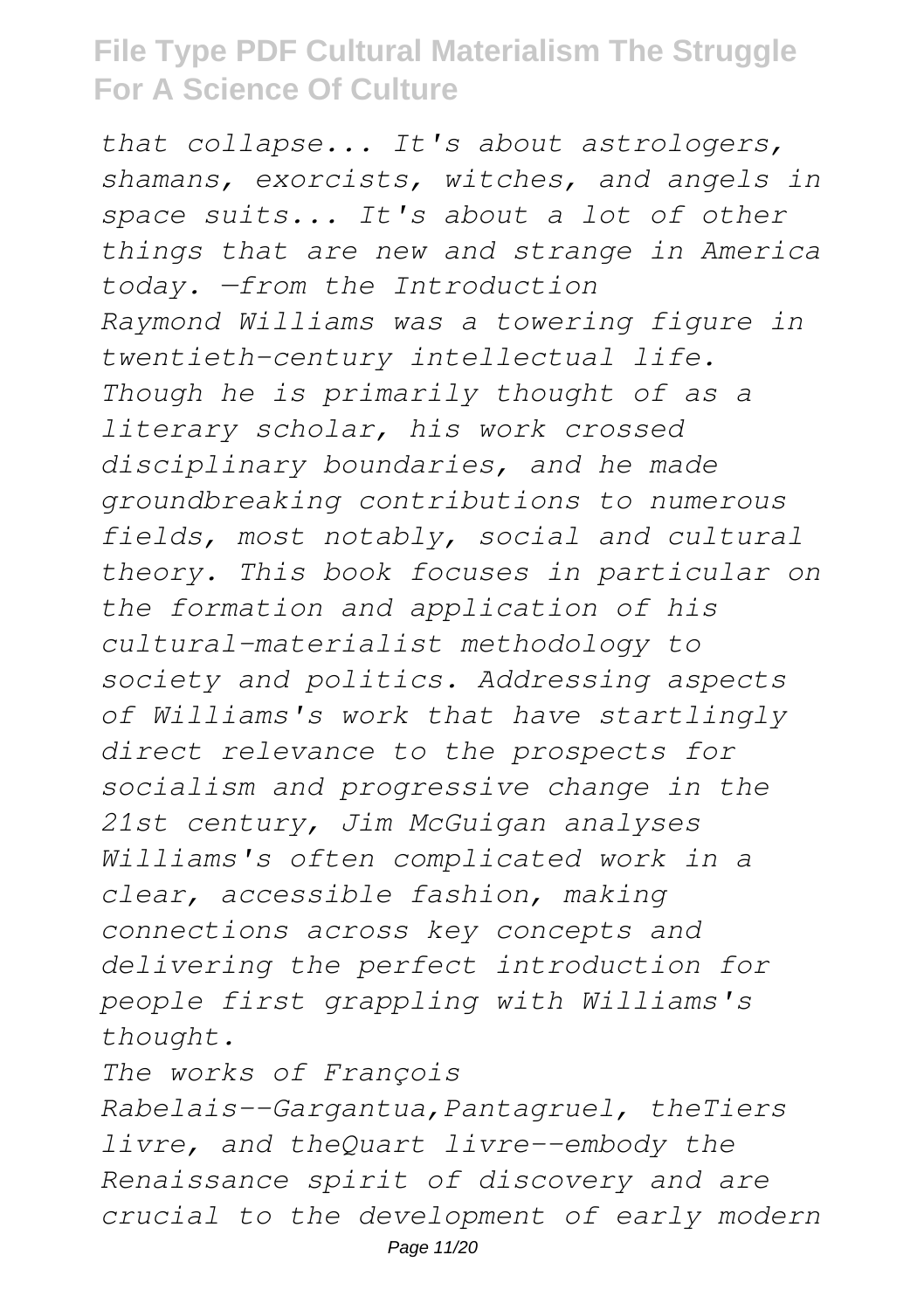*prose and to the birth of the novel. Rabelais's exuberant satire deals not only with the major cultural and intellectual issues of his time but also with issues of interest to students today. This volume suggests the materials that can be used in teaching Rabelais: editions, translations, criticism, Web sites, music, artwork, and films. The volume's essays present strategies for the classroom, discussing the classical and biblical allusions; the context of humanism and evangelical reform; various themes (giants, monsters, war); both feminism and masculinity as vexing subjects; Rabelais's erudition; and the challenges of teaching his inventive language, his ambiguity, and his scatology.*

*Cultural Analyst*

*A Social Interactional Theory of Emotions The Long Revolution The Economies of Teaching and Learning in the Ancient World New Essays in Cultural Materialism Social and cultural anthropology and archaeology are rich subjects with deep connections in the social and physical sciences. Over the past 150 years, the subject matter and different theoretical perspectives have expanded so greatly that no*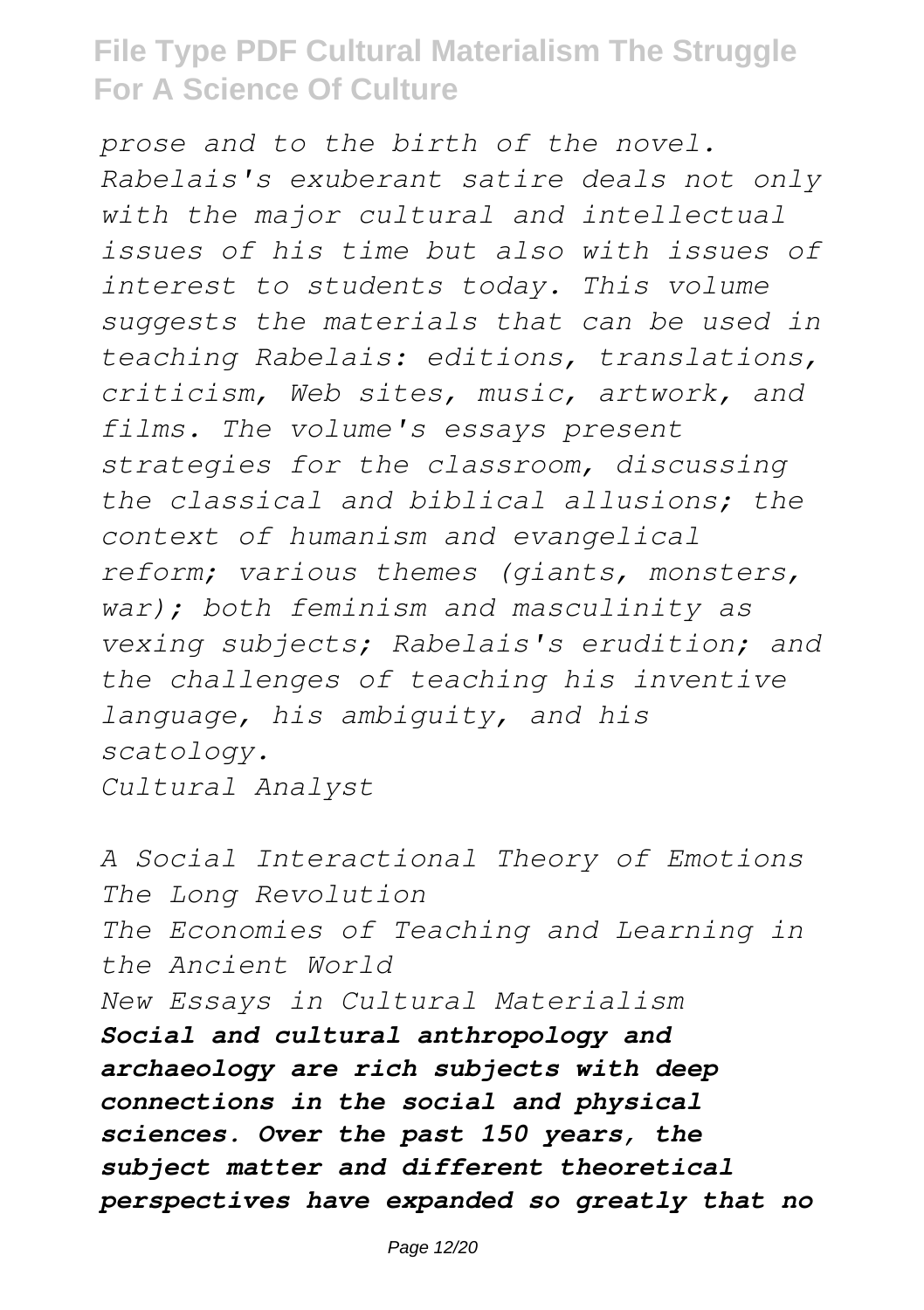*single individual can command all of it. Consequently, both advanced students and professionals may be confronted with theoretical positions and names of theorists with whom they are only partially familiar, if they have heard of them at all. Students, in particular, are likely to turn to the web to find quick background information on theorists and theories. However, most webbased information is inaccurate and/or lacks depth. Students and professionals need a source to provide a quick overview of a particular theory and theorist with just the basics—the "who, what, where, how, and why," if you will. In response, SAGE Reference plans to publish the two-volume Theory in Social and Cultural Anthropology: An Encyclopedia. Features & Benefits: Two volumes containing approximately 335 signed entries provide users with the most authoritative and thorough reference resource available on anthropology theory, both in terms of breadth and depth of coverage. To ease navigation between and among related entries, a Reader's Guide groups entries thematically and each entry is followed by Cross-References. In the electronic version, the Reader's Guide combines with the Cross-References and a detailed Index to provide robust search-and-browse capabilities. An appendix with a Chronology of Anthropology Theory allows students to easily chart directions and trends in thought and theory from early times to the present. Suggestions* Page 13/20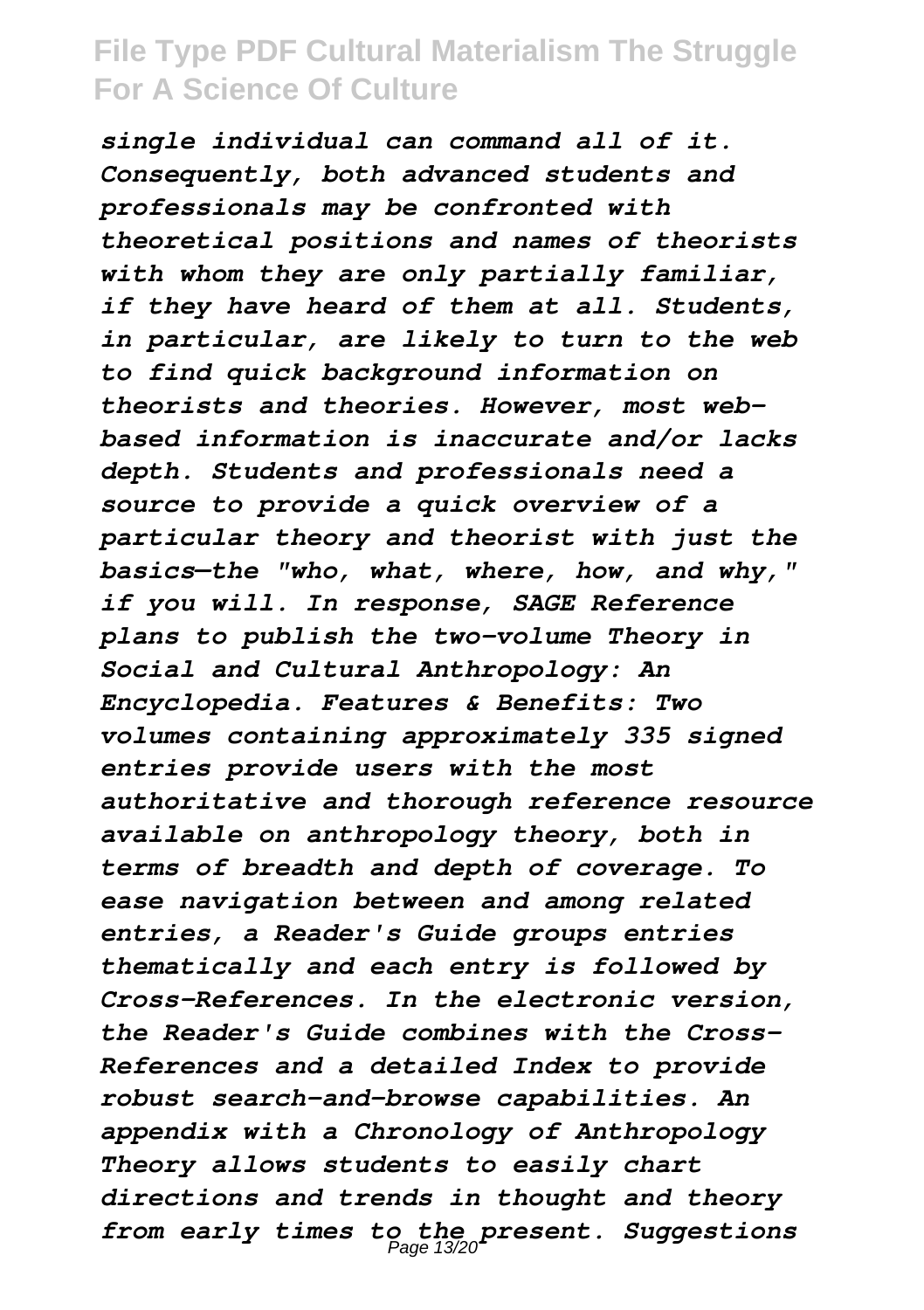*for Further Reading at the end of each entry and a Master Bibliography at the end guide readers to sources for more detailed research and discussion.*

*The best known, most often cited history of anthropological theory is finally available in paperback! First published in 1968, Harris's book has been cited in over 1,000 works and is one of the key documents explaining cultural materialism, the theory associated with Harris's work. This updated edition included the complete 1968 text plus a new introduction by Maxine Margolis, which discusses the impact of the book and highlights some of the major trends in anthropological theory since its original publication. RAT, as it is affectionately known to three decades of graduate students, comprehensively traces the history of anthropology and anthropological theory, culminating in a strong argument for the use of a scientific, behaviorally-based, etic approach to the understanding of human culture known as cultural materialism. Despite its popularity and influence on anthropological thinking, RAT has never been available in paperback\_until now. It is an essential volume for the library of all anthropologists, their graduate students, and other theorists in the social sciences. The history of The Book of Margery Kempe from its first production in 1934 is also part of the history of English literary studies. Marea Mitchell traces some of the fascinating* Page 14/20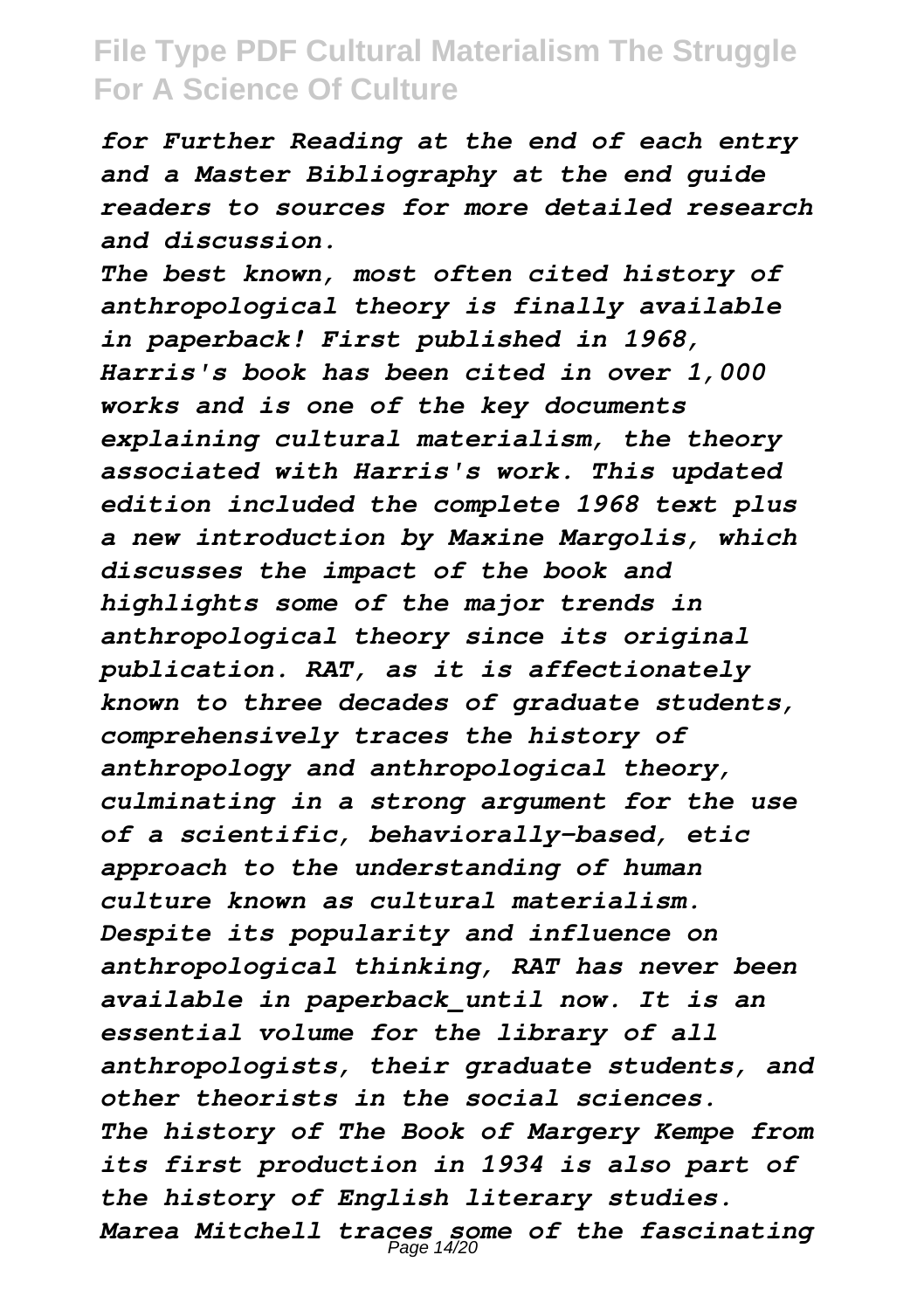*stories behind the proliferation of productions since then, including the involvement of Hope Emily Allen and other independent women scholars, popular receptions of the Book in World War II, and current productions that locate it as part of a medieval literary canon. Working from a cultural materialist perspective, Mitchell focuses on the materiality of the text itself and of the bodies of scholarship that have arisen around it.*

*Cultural Materialism, published in 1979, was Marvin Harris's first full-length explication of the theory with which his work has been associated. While Harris has developed and modified some of his ideas over the past two decades, generations of professors have looked to this volume as the essential starting point for explaining the science of culture to students. Now available again after a hiatus, this edition of Cultural Materialism contains the complete text of the original book plus a new introduction by Orna and Allen Johnson that updates his ideas and examines the impact that the book and theory have had on anthropological theorizing. Raymond Williams The Struggle for a Science of Culture The Art of Being Human An Encyclopedia A Reader in Class, Difference, and Women's Lives Tenses of Imagination*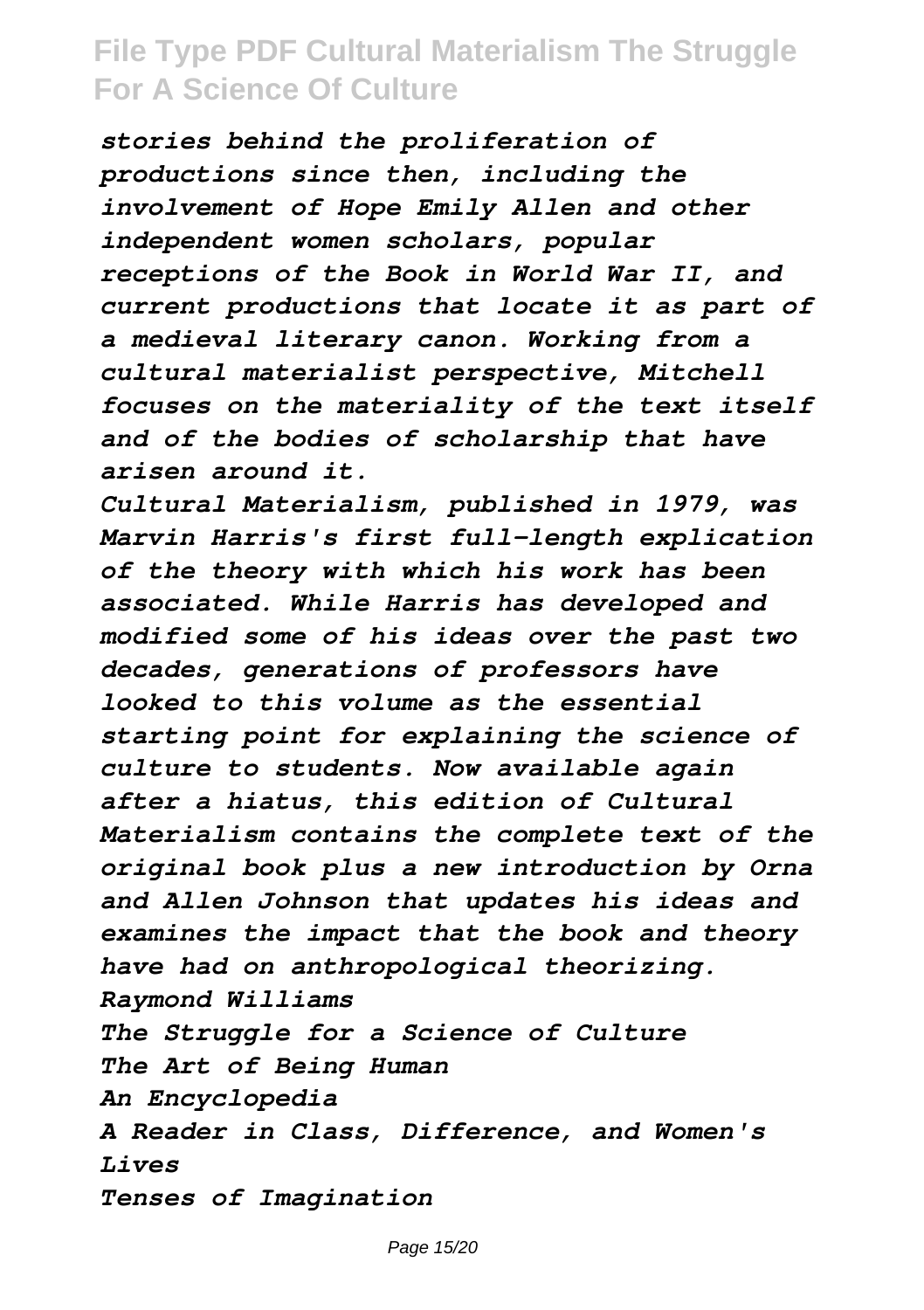*Cultural MaterialismThe Struggle for a Science of CultureRowman Altamira Howard T. Odum possessed one of the most innovative minds of the twentieth century. He pioneered the fields of ecological engineering, ecological economics, and environmental accounting, working throughout his life to better understand the interrelationships of energy, environment, and society and their importance to the well-being of humanity and the planet. This volume is a major modernization of Odum's classic work on the significance of power and its role in society, bringing his approach and insight to a whole new generation of students and scholars. For this edition Odum refines his original theories and introduces two new measures: emergy and transformity. These concepts can be used to evaluate and compare systems and their transformation and use of resources by accounting for all the energies and materials that flow in and out and expressing them in equivalent ability to do work. Natural energies such as solar radiation and the cycling of water, carbon, nitrogen, and oxygen are diagrammed in terms of energy and emergy flow. Through this method Odum reveals the similarities between human economic and social systems and the ecosystems of the*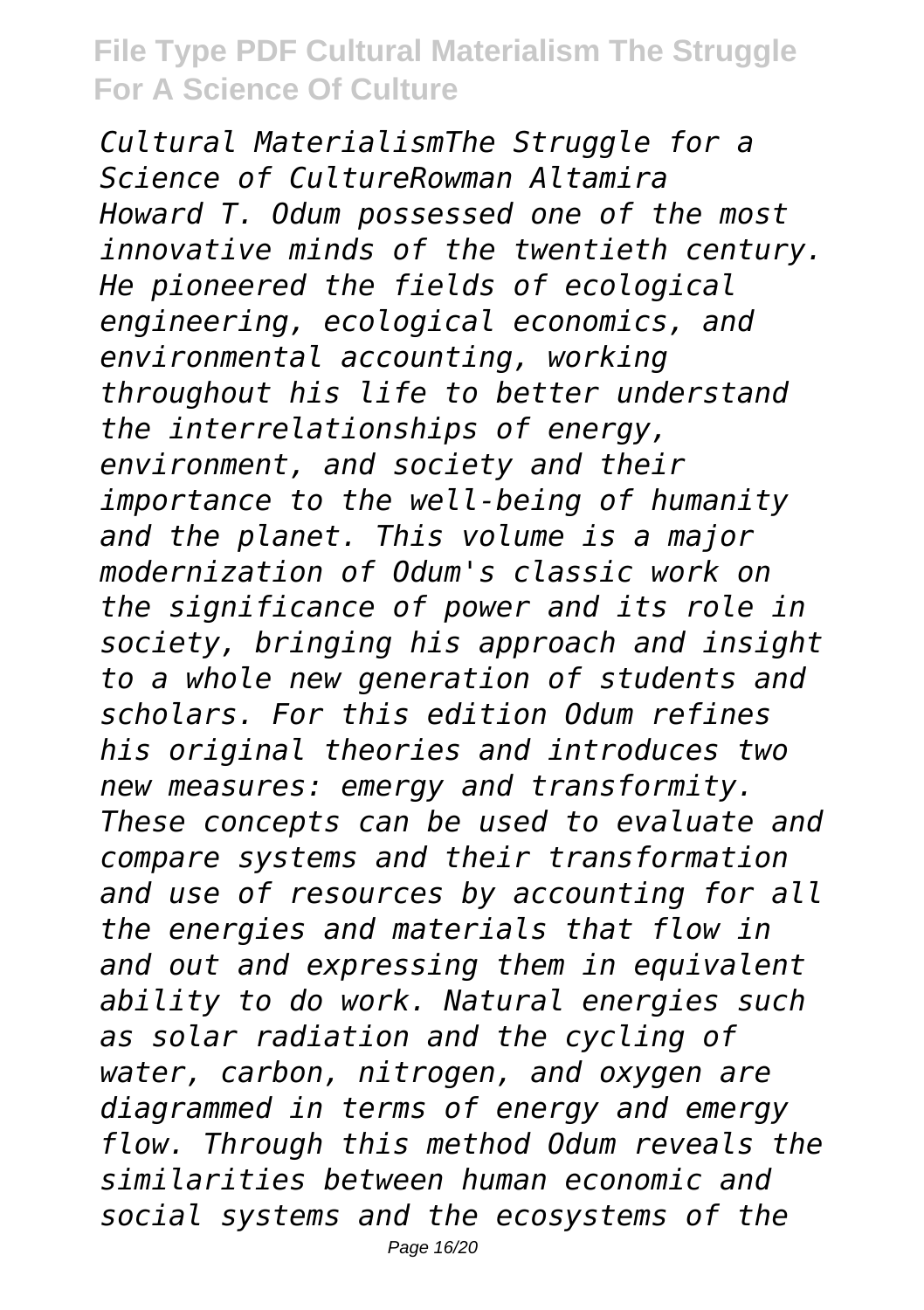*natural world. In the process, we discover that our survival and prosperity are regulated as much by the laws of energetics as are systems of the physical and chemical world.*

*The work of Raymond Williams is of seminal importance in the culture and knowledge industry. He is widely regarded as one of the founding figures of international cultural studies. In tribute to his legacy, this edited volume is devoted to his theories of cultural materialism and is the first major collection of essays on his work to be offered since his death in 1988. For all readers grappling with Williams's complex legacy, this volume is not to be missed.*

*A study of how materialism and consumerism undermine our quality of life. In The High Price of Materialism, Tim Kasser offers a scientific explanation of how our contemporary culture of consumerism and materialism affects our everyday happiness and psychological health. Other writers have shown that once we have sufficient food, shelter, and clothing, further material gains do little to improve our well-being. Kasser goes beyond these findings to investigate how people's materialistic desires relate to their wellbeing. He shows that people whose values*

Page 17/20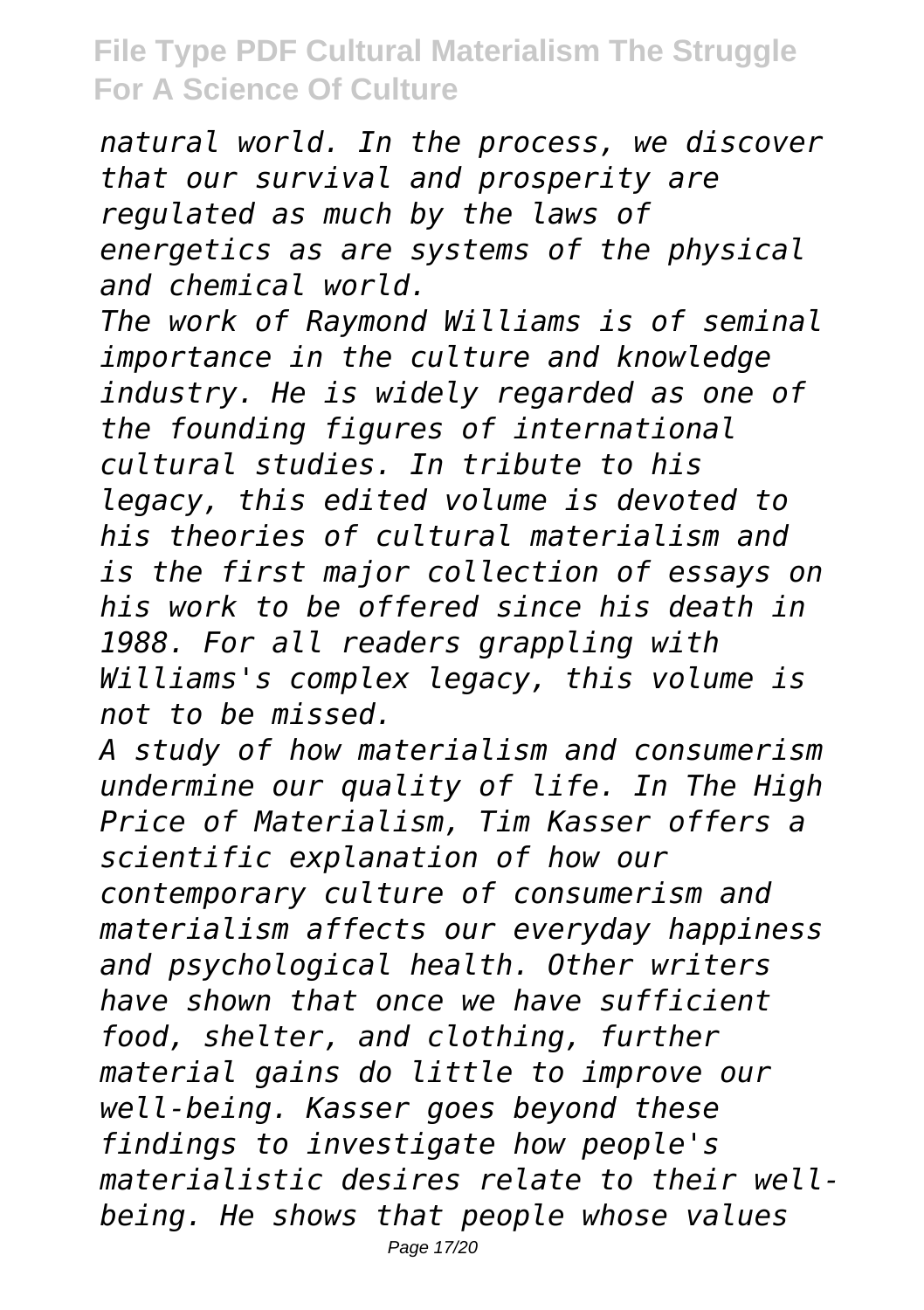*center on the accumulation of wealth or material possessions face a greater risk of unhappiness, including anxiety, depression, low self-esteem, and problems with intimacy—regardless of age, income, or culture. Drawing on a decade's worth of empirical data, Kasser examines what happens when we organize our lives around materialistic pursuits. He looks at the effects on our internal experience and interpersonal relationships, as well as on our communities and the world at large. He shows that materialistic values actually undermine our well-being, as they perpetuate feelings of insecurity, weaken the ties that bind us, and make us feel less free. Kasser not only defines the problem but proposes ways we can change ourselves, our families, and society to become less materialistic. Essays in Cultural Materialism On Raymond Williams The Pedagogical Contract The Structural Revolution Theory in Social and Cultural Anthropology A New Theory of Societal Evolution* One of America's leading anthropolgists offers solutions to the perplexing question of why people behave the way they do. Why do Hindus worship cows? Why do Jews and Moslems refuse to eat pork? Why did so many people in post-medieval Europe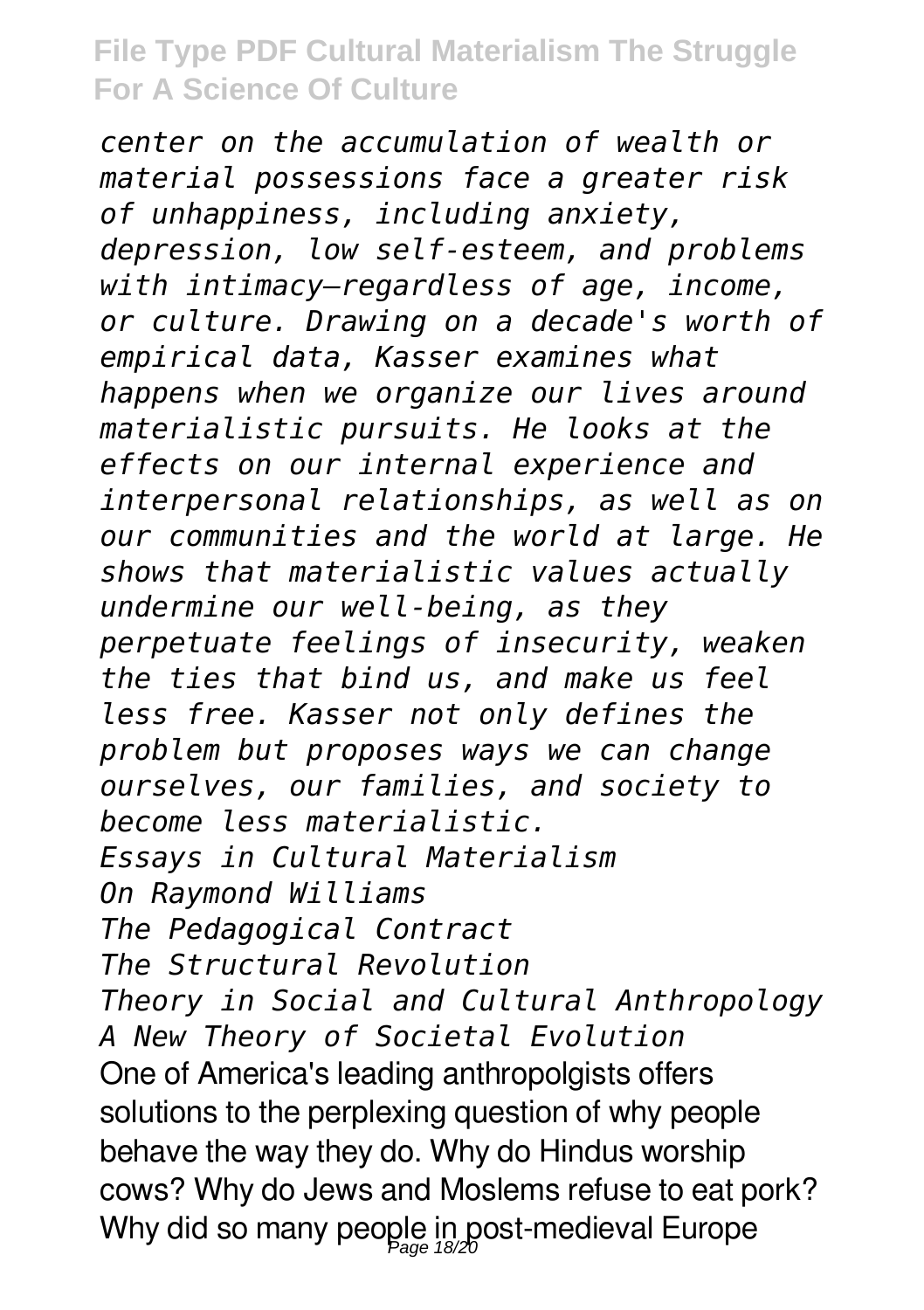believe in witches? Marvin Harris answers these and other perplexing questions about human behavior, showing that no matter how bizarre a people's behavior may seem, it always stems from identifiable and intelligble sources.

"A Touchstone book." Includes bibliographical references (p. 184-198) and index.

Textbook on cultural anthropology

"After Raymond Williams: Cultural Materialism and the Break-Up of Britain has two broad aims. The first objective is to re-examine the concept of cultural materialism, the term used by Raymond Williams to describe his theory of how writing and other cultural forms relate to general social and historical processes. Using this theory, the second objective is to explore the material ways in which contemporary British writing participates in one particular political process that of the break-up of Britain." "This volume is not only a detailed look at some of the writing produced in Scotland and Wales in the years surrounding political devolution, it also includes a look at the ways in which different sub-cultural communities use fiction to renegotiate their relationships with the British whole."--Jacket.

After Raymond Williams

Theories of Culture in Postmodern Times

Postmodern Education

Culture, People, Nature

Cultural Materialism ; The Struggle for a Science of Page 19/20